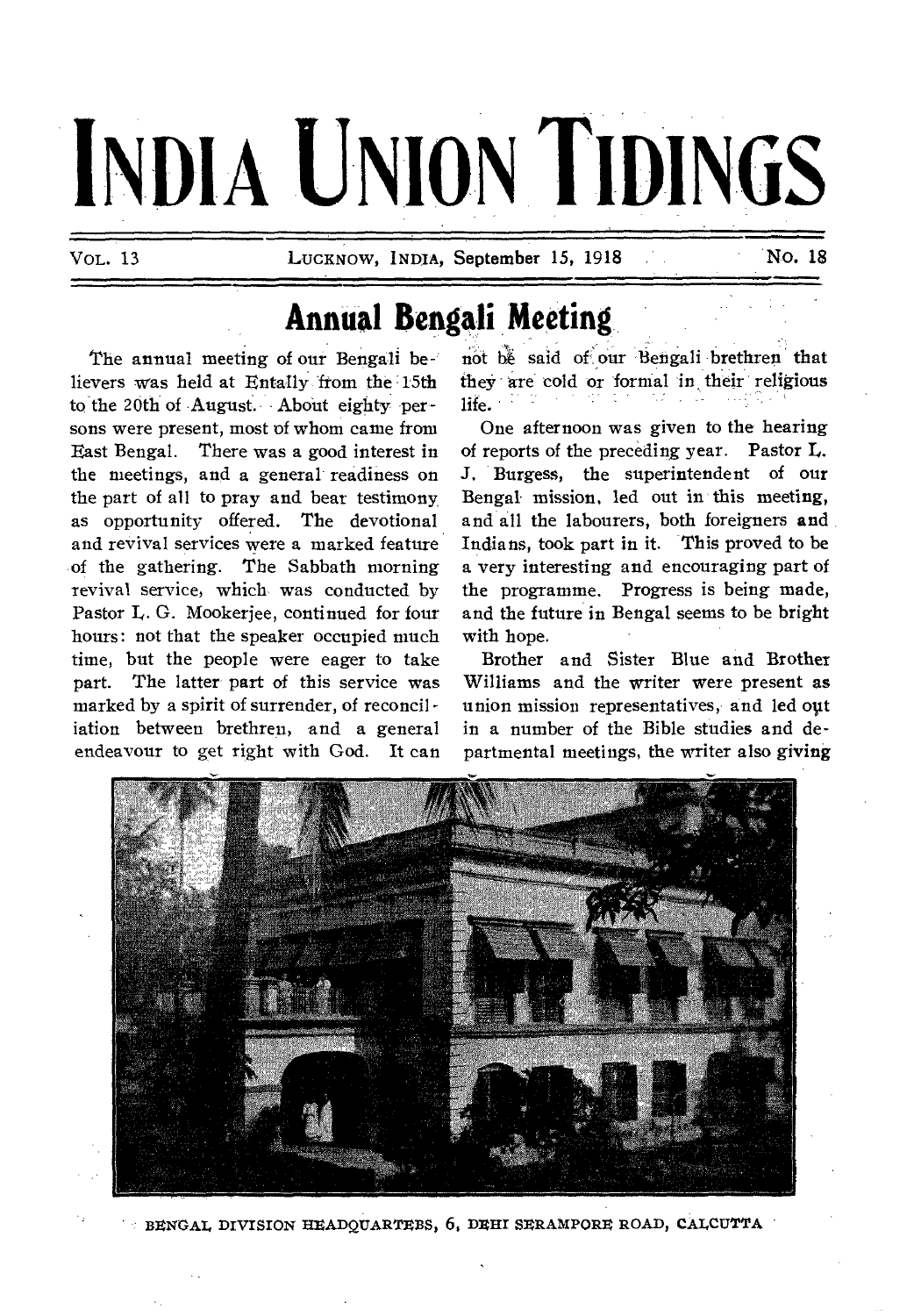some talks concerning the recent General Conference.

Action was taken by the union mission committee members present (couscel having been received from absent members) appointing two new missionary families to labour in the Bengal division. Pastor **H.** E. McWhinny and wife have been asked to study Hindi with a view to labouring in the Hindi-Santali field. Brother and Sister L. A. Semmens are to devote themselves to the Bengali. All were much encouraged own expense, the mission assisting only by paying the fares to Calcutta and back. As it is expected that the meeting will be held in East Bengal next year the believers will be able to come in their own boats or on foot, so that we will see another move forward in the direction of a self-supporting native church by the members becoming entirely self-dependent in attending general meeting.

An encouraging incident was related by an East Bengal fisherman. When he

| YEAR ENDING AUGUST 15, 1918.           |                                    |             |              |                                       |
|----------------------------------------|------------------------------------|-------------|--------------|---------------------------------------|
| Indian believers only.                 | Calcutta                           | Bengal<br>Е | Karmatar     | Total                                 |
| Tithe                                  | Rs. 624 7.9                        | $190 - 1$   | 58-10-6      | 873-3-3                               |
| S.S. Donations                         | 228-4-0                            | 89.9.       | $63 - 6 - 3$ | $381 - 3 - 3$                         |
| Literature<br><b>Contract Contract</b> | 731-6-9                            | 819-39      |              | 1550-10-6                             |
| Total                                  | $Rs. 1584-2-6$                     | 1098-13-9   | 122-0-9      | 2805-1-0                              |
| <b>Baptisms</b>                        | and a series of<br>せいねつが<br>$10 -$ | 25          |              | $2.14 \times 10^{11}$ and $2.1$<br>35 |
| Present Membership Bengal.             | 44 **                              | 69          | 36           | $-149$                                |
| Membership-English.                    |                                    |             |              | -65                                   |
| Total Membership                       | in Britannia                       |             |              | $-214$                                |

#### **Report of the Bengali Division**

Boys' School opened Feb. 1917, 21 boys enrolled.

Girls' School "  $\cdot$  Jan. 1916, 22 girls enrolled.

Baptisms of students since beginning of schools, 18.

Two new church buildings dedicated during the year, one at Suagram and one at Chourkhuli, East Bengal.

to see these new missionaries come among heard that it would be necessary for him to us to help forward the cause in this great and`needy field.  $\mathbf{x}$ 

All the foreign labourers of the Bengal mission were present at the general gather. ing. Brother W. H. Stevens conducted classes for the instruction of the colporteurs once daily for the duration of the meeting, and more frequently for some days after its close.

In the endeavour to encourage a selfsupporting spirit among our native believers the brethren arranged that at this meeting all should provide food at their provide food for himself and wife while attending the meeting, he said to the native worker, in his district, "Then you will have to pray that the Lord will send me the money to do it." Soon after that on going to the riverside one morning to inspect his fish-traps, he found such a large catch of fish that he was able to sell them for five rupees. This was a wonderful thing for him. His usual daily earnings from his fishing were from ten to twelve annas only. He saw at once that the Lord had provided for him to attend the general meeting. He

۰,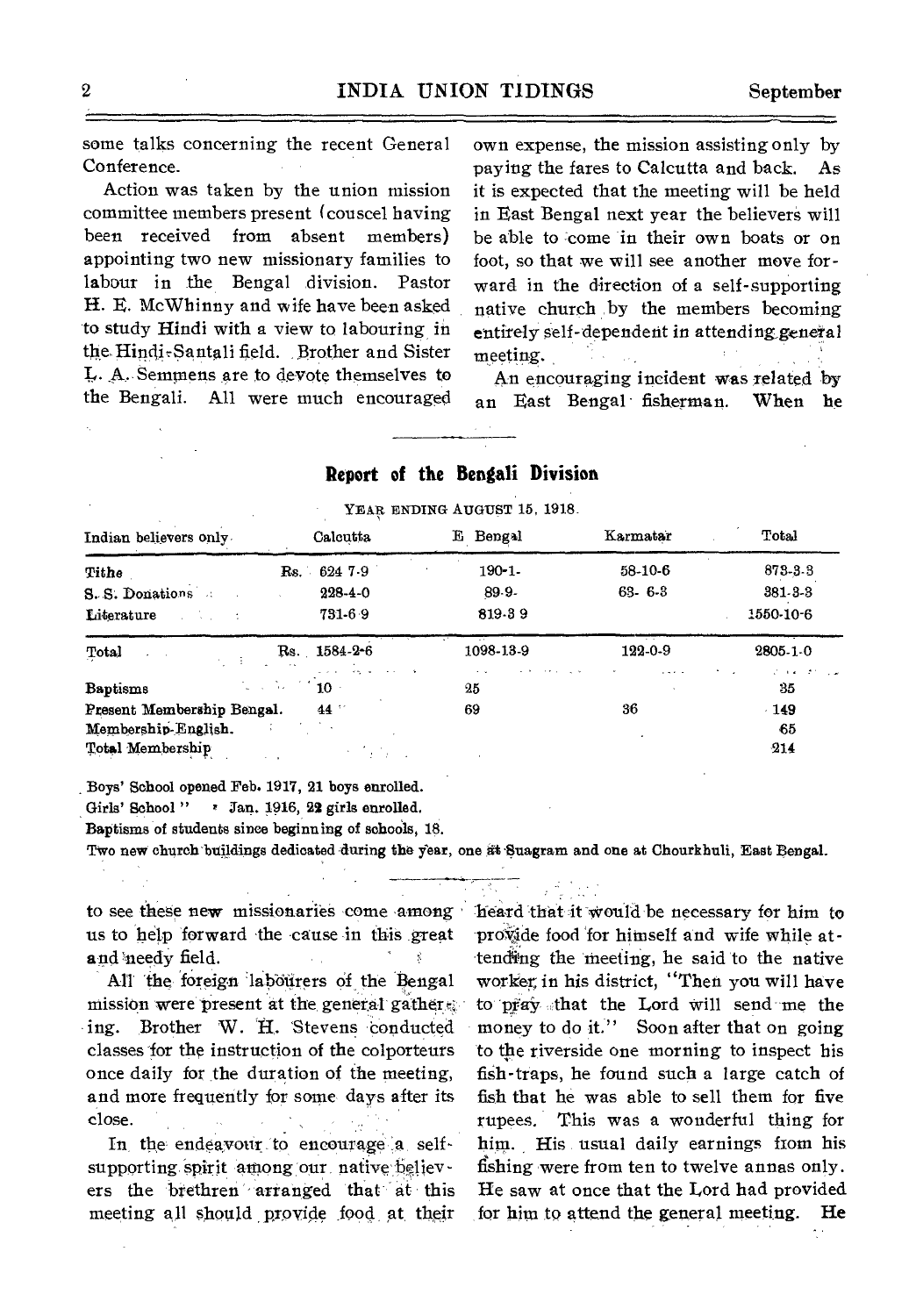

KARMATAR BUNGALOW

said that in all his life he had never before owned so large a sum as five rupees. With part of it he bought some clothing for his wife without which she could not have attended the meeting, and had enough left to provide for their food while in attendance.

The Friend of the Galilean fishermen still lives, and shows Himself in this touching incident as the Friend of the fisherman of Bengal, and the Encourager of the hearts of His missionaries, to whom nothing is so refreshing as to see unmistakeable evidences of the Lord's providential hand leading His children.

W. W. FLETCHER

### **With the Literature in Burma**

The prospects for our literature in Burma were never brighter. I have just made the round of visiting the churches and isolated members and spoken to them regarding the importance of our literature, with the result that they have pledged to take about two thousand of our quarterly magazine, *Kin Soung,* for one year.

Rangoon was the first church to be visited and here orders were given for about 1,300 copies for the year. Brother Lowry and

one or two others pledged for 200 copies each and other brethren and sisters from 100 down to 10 copies. Although it is a sacrifice for some of these to pay for their papers still the orders were given freely and willingly.

From Rangoon I went to Meiktila and at this place I met with the same response and cooperation from Brother Ludington and the teachers. The principal of the school and one of the teachers pledged for 100

copies each, and others for smaller amounts. One poor boy said he would subscribe for a year and asked us to send the paper to his parents who are Buddhists. Altogether, the school promised to use 320 copies of each issue for the year.

From Meiktila I went to Myingyan and visited Brother and Sister Tweedie, and obtained their orders for 100 copies of each number. Then going on to Maymyo I found Sister Edmundson who subscribed



GIRLS, SCHOOL, CALCUTTA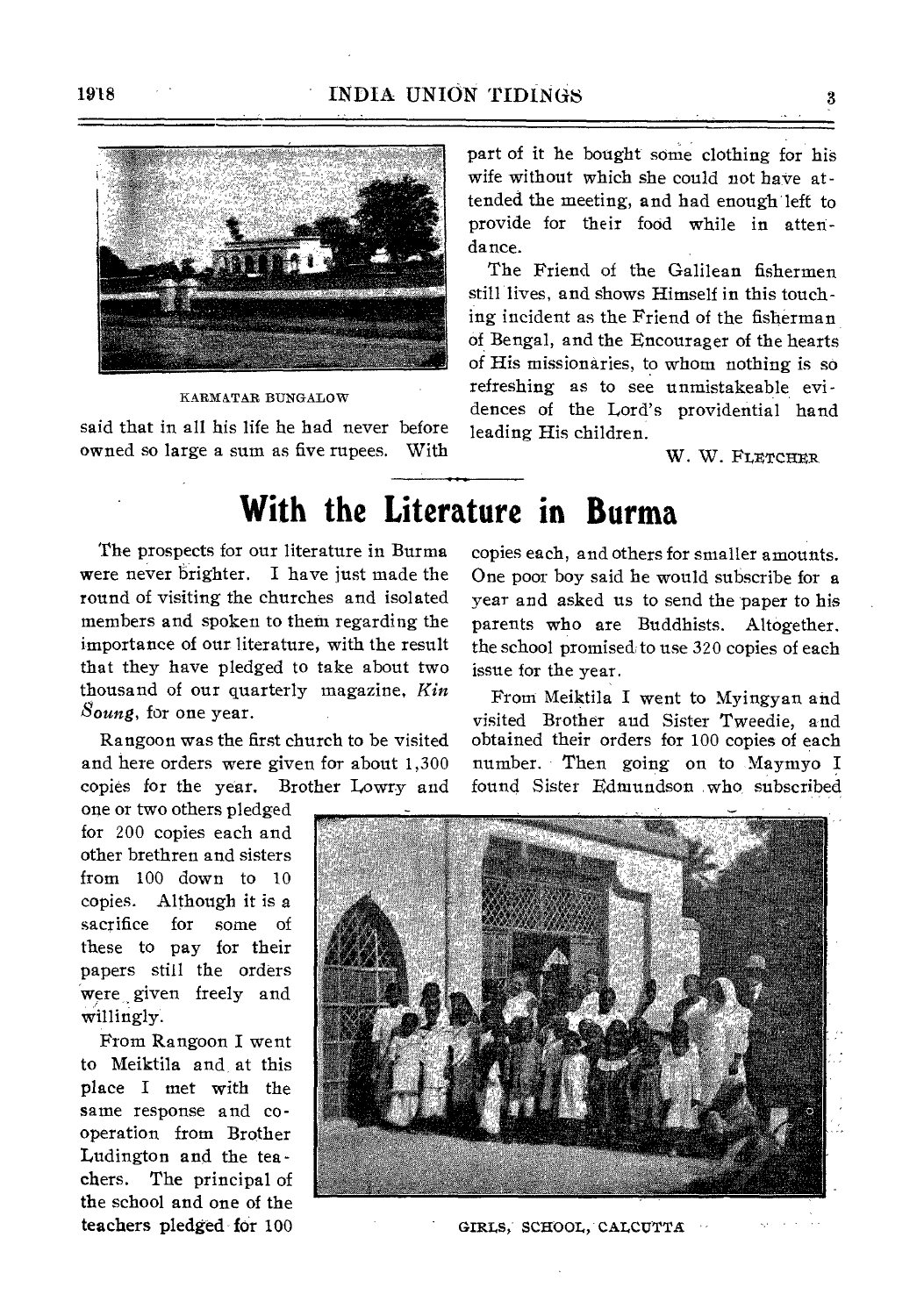for another 100, and one native brother of the place pledged himself for 25 copies.

At Mandalay I met Brother Lonsdale and two Burmese brethren who helped the good work along with orders for 50, 25 and 10 copies, respectively, the latter being a former student of our Technical School at Meiktila now studying in Mandalay. I have also visited two isolated sisters and they pledged themselves for 25 copies each.

In addition to the foregoing, most of our labourers are taking what they can of each issue and using them as they travel and in other ways.

A letter to hand from Brother Beckner tells of what he and Brother Chit Hla are doing down in the Delta. Brother Beckner writes, "I canvassed while travelling and a' day or two when waiting for boat connections. Brother Chit Hla sold about 250 old *Kin Soung* and 10 *Guide to Health.* I sold 260 Kin *Soung,* 21 Chinese, 30 Tamil, 10 each of Urdu, Hindi and Gujerati, 14 *Is the End Near?* and took about 34 subscriptions, mostly , Chinese. My *boy*  even got the inspiration and sold about 33 copies of *Kin Soung."* This is how things are going in the Delta. I am reminded too that several baptisms have taken place there during the last few weeks.

A few weeks ago I started two native boys canvasssing. Brother Roberts, a Telegu, and Brother Singh, a Hindustanispeaking brother. Brother Roberts has done exceptionally well. His last report for the week ending 2nd of August was for Rs. 54-3-9. In one day Brother Robert sold 112 tracts, took about 4 subscriptions, sold 3 single copies of Indian magazines, and 5 small books. The following day he sold 100 tracts and 17 small books.

A letter just to hand from Brother Ludington reports that three of his Adventist boys are anxious to start canvassing. We have asked Brother Ludington to bring the boys to the general meeting in Rangoon this month. After the meeting we shall hold a small canvassers' institute.

We are surely of good courage. With the hearty cooperation of our church members and our large force of colporteurs, ( I say large as it is the largest by three we have ever had), we look for good results in the sale of our literature from now on. Will not the brethren and sisters in India pray for the success of this effort in Burma, especially for our Burmese and Indian men who are devoting their time to this department.

W. CARRATT

#### **Colportage in Bengal**

After a few days spent at home I started out for the town of Sylhet on June 24th to canvass there, arriving the next morning. I first met with two independant Christians of Shekghat with whom I was well acquainted for many years. I enquired if they had a room for hire and they kindly furnished me one for a month. When they inquired why I had come, I told, them about the literature that I was selling, and requested them to subscribe to the *Juga Lakshan* and they gladly did so. One of them is a retired E.A.C.

Next morning I visited the missionary

at the Welsh Presbyterian Church with whom I formerly worked in mission work at Silchar. I had the privilege of teaching this man Bengali when he first came to India. I asked him to purchase the literature and subscribe to the paper, but he asked who published this paper. I replied "The Int. Tract Society." Then he said "Excuse me, Purna Babu. I do not like to purchase this literature or even have the members of my church do so, because the idea that I have of your publications is that you people believe that heaven is within you, and that the keys of heaven are in the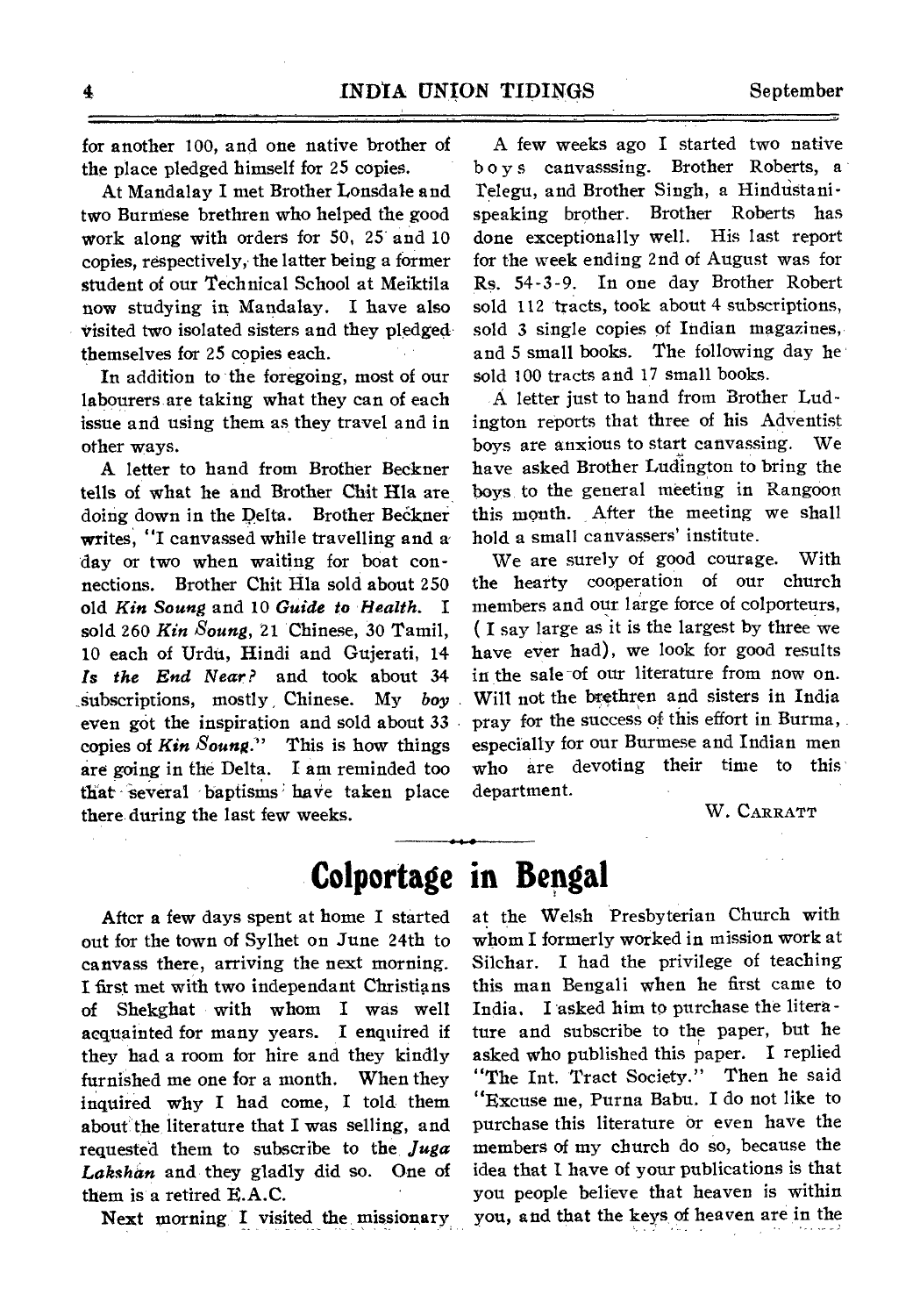S. D. Adventist church and others are in the dark; therefore I do not desire to purchase it. A few months ago an American gentleman visited this town who also brought literature from the same society and I also refused to purchrse from him." I said to him. "Dear Mr. Roberts, you may refuse this literature as many other people do, but in some way the message it carries will go to every person on earth. every nation, kindred, and tongue for a witness of the coming Lord, our Redeemer." I am glad to tell you that one of his colabourers in the same compound subscribed for the paper for one year.  $I$  believe that it is the will of God that in this way He will reveal His truth among those who reject it.

I am glad to say that an independant Christian at Shekghat, Sylhet is very much interested. He said, "I am very glad to read the peculiar things in your literature, therefore I like to study it more, and learn more about the present truth. He also said that until he was fully convinced he will never change his society. This man purchased one copy of *Bible Readings* (in Bengali) one of *Coming King,* and sub-

scribed for the *Juga Lakshan* for one year. He now desires a copy of the Bible in English.

Following is a brief account of my work from June 24th to July 29th. I was in Sylhet and Sonamganj canvassing and worked for seventeen days only. On account of earthquake and flood and not receiving my papers and order books on time I was unable to do any canvassing for eighteen days, but I am thankful to my Lord that during this short period of time, under His blessing, I received two hundred orders for the Bengali magazine, twelve for the Hindi, four for the Urdu and seven for the English papers, the total being 223 orders valued at Rs. 63; and Rs. 1-8 from the sale of other books. Thus in the aforesaid time my sales were Rs. 64-8, while my travelling and other expenses were Rs. 14-13-6.

I intended to remain longer in the field, but having recieved a postcard from my wife, stating my children Were ill, I was obliged to return home. I ask that the readers of the TIDINGS will kindly remember them in your prayers, also that God will bless the work which he has enabled me to do in these towns. P. C. DAY.

#### **The Colporteur's Reward**

To those who would like to understand the far reaching influence of our missionary colporteur work, the following incident will be interesting.

Brother Haddock was for nearly three years a student of our Missionary College but owing to financial embarrassment had to break off his College course and eventually lost interest in the message and drifted into the world.  $\mathcal{F}(\mathbf{z})$ 

In those days the scholarship scheme was not in operation and consequently if one was not exceptionally good at canvassing or had some financial backing the way through college was hard indeed. But though men may lose sight of us the Lord does not.

Truth is stranger than fiction. Listen to his story. After Walter Haddock left Watford he drifted around and finally went to Australia and there married. One day a canvasser came to his home with *Bible. Readings*, and the sight of the book he used to, canvass for seemed to bring a longing to, hear about the truth again. He did not tell the,canvasser who he was, but asked if there was an S. D. A. preacher near, and said be would like to know more about the truth and have Bible readings. The canvasser told-him there was a minister not *faraway,*.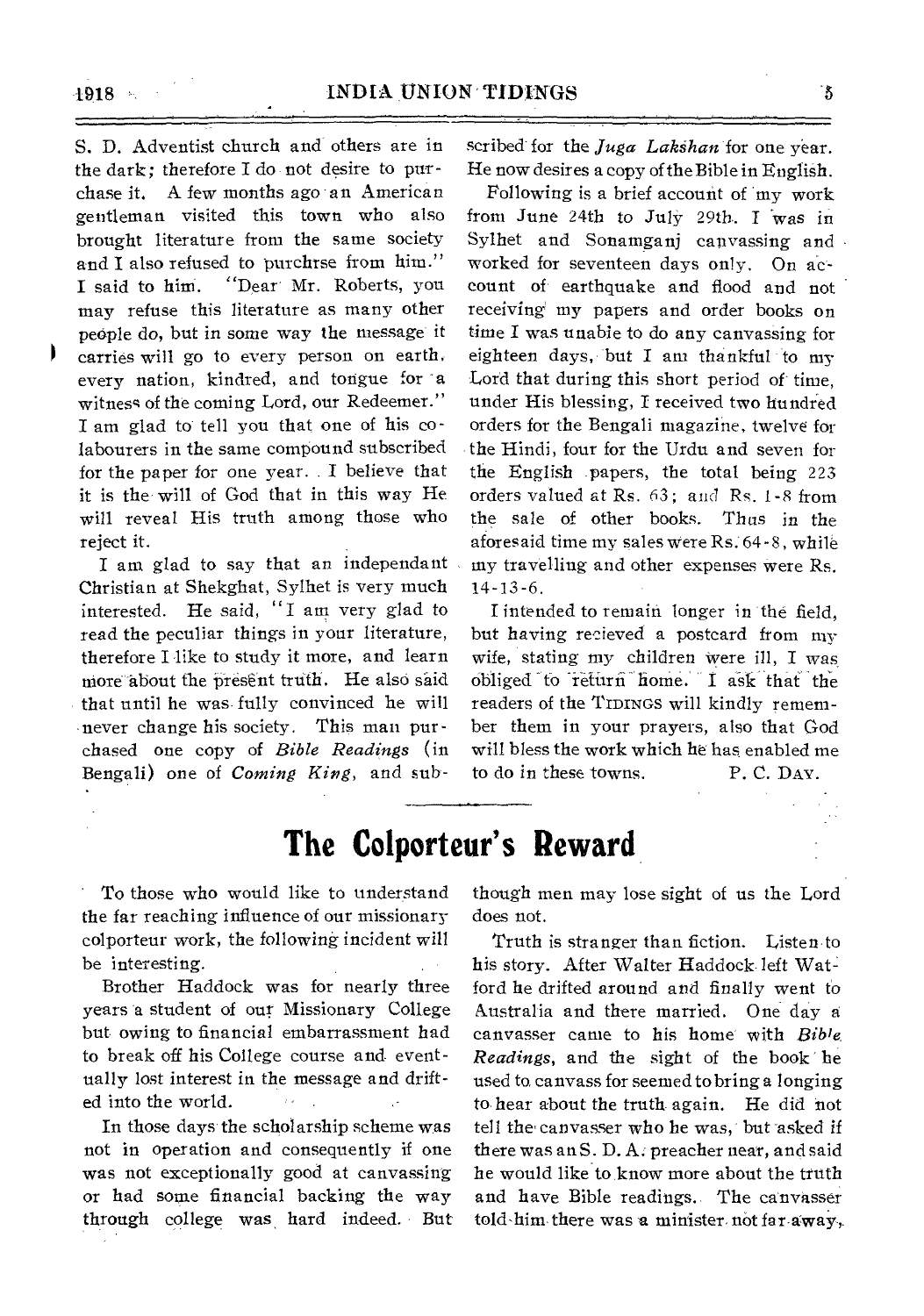and he would have him call. A short while after the young preacher called, and you can imagine the astonishment of them both when Cecil K. Meyers found his interested party was none other than Walter Haddock. It was more than a coincidence that brought them together. Cecil, you\_ know, turned out to be a fine worker. Well, it was not long before both Walter and his wife were brought into the truth by the readings Cecil gave them. Then Walter wrote to Elder Parsons, addressing him at the General Conference, Washing;ton, D. C., and in due time the letter reached him. Elder Parsons tells me that Walter and his wife are on their way from Australia to attend the General Conference, and then they expect to go back east to Elder Parsons' Conference, where Walter will engage in ministerial work. Those of the folks who remember Walter Haddock will be much interested to learn this.

Pastor Meyers was a student of Dunconibe Hall Missionary. College, Manor Gardens, London, at the same time as Brother Had*dock.—Missionary Worker, England.* 

## **"Be ye also Ready"**

On Nov. 12, 1902, Sister White wrote: "The time is nearing when the great crisis in the history of the world will have come, when every movement in the government of God will be watched with intense interest and inexpressible apprehension. In quick succession the judgments of God will follow one another,--fire and flood and earthquakes, with war and bloodshed. Something great and decisive will soon of necessity take place."—"Life Sketches," p. 413.

A few years after this testimony was given the great earthquake occurred in San Francisco, to be followed quickly by others still more disastrous all over the world—an evident fulfillment of this prophecy.

Later on, in the week of prayer readings for Dec. 16, 1904, Sister White wrote: "Soon grievous troubles will arise among the nations,—"troubles that will not cease until Jesus comes. As never before we need to press together, serving him who has prepared his throne in the heavens, and whose kingdom ruleth over all. God has not forsaken His people, and our strength lies in not forsaking Him. The judgments of God are in the land. The wars and rumours of wars, the destruction by fire and flood, say clearly that the time of trouble, "which is to increase until the

end," is very near at hand. We have no time to lose. The world is stirred with the spirit of war. The prophecies of the eleventh of Daniel have almost reached their final fulfilment."

At the General Conference held in Washington in 1909, the last Sister White was ever to attend, she "solemnly charged the brethren who had come to the meeting as representatives of the cause of present truth from every part of Europe, from Asia, Africa, South America, Australasia, and the islands of the sea, to prepare their hearts for terrible scenes of strife and oppression beyond anything they had conceived of, soon to be witnessed among the nations of earth. 'Very soon,' she declared, `the strife and oppression of foreign nations will break forth with an intensity that you do not now anticipate. You need to realize the importance of becoming acquainted with God in prayer." $-$ "Life Sketches," p. 421,

In the foregoing testimonies there is certainly no assurance of even a "little time" of peace ahead of us. Such expressions as these are used: "Soon grievous troubles will arise among the nations,—"troubles that will not cease until Jesus comes": "trouble Which is to increase until the end."

*Many* of our brethren are still talking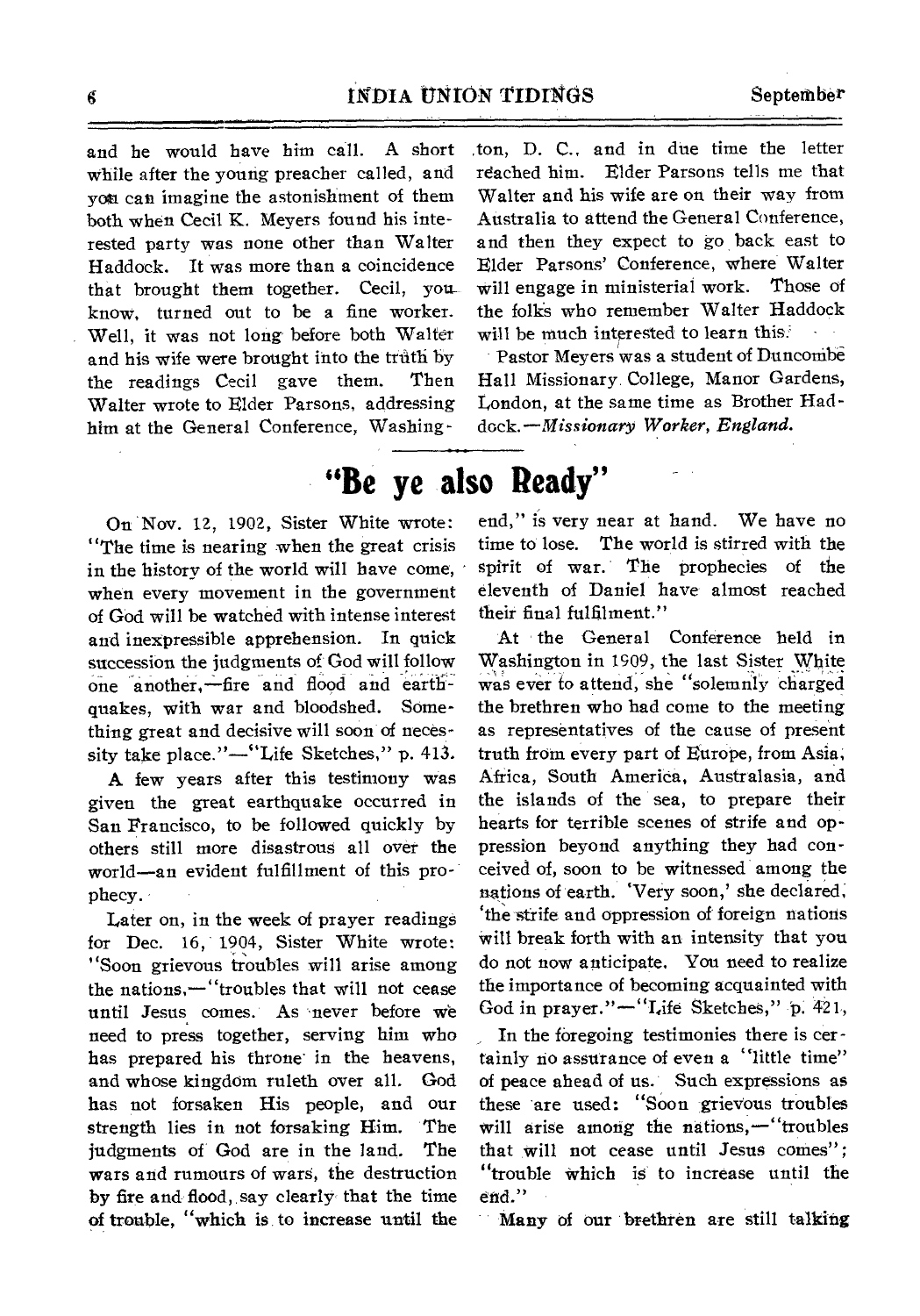about that "little time of peace," and expecting that when it comes they will sell their property and put their money into the cause and get ready to meet their Lord. Brethren, this thought may be a snare and a delusion. "For as a snare shall it come on all" them that dwell on the face of the whole earth," "therefore be ye also ready, for in such an hour as ye think not the Son of man cometh."

The safer way in a time like this would be to sell that we have and give alms consecrate our whole lives to God for the finishing of the work in these troublous times rather than to be planning and talking about what we intend to do after the war closes and "that little time of peace" comes. Let us not encourage the spirit of that evil servant who said in his heart, "My Lord delayeth his *coming."—Selected.* 

#### **Malayalam Field**

A good family man from the Salvation army is often visiting our place. Two years ago this man bought our Tamil *Bible Readings :* he is also a regular subscriber of our *Negal Kala Sathiyam* (Present Truth). Every time he comes we give him something more to learn, and he has studied many he openly spoke with his priest that he is good subjects. When he comes he never talks about wordly matters but is always reading the Bible. He has a wife and four children and is in a good position. His superiors are thinking to give him promotion soon, but his mind is fully devoted in studying the truth. He is waiting now until he understands it fully. He has said to me, "I do not know how shall I stand before His coming, because I never keep His Sabbath"

Our work has been among the depressed class of people. We have a chance now among the higher classes such as the Nairs, Nadars, and so on. A young Nadar man had been working as a teacher very close to one of our worker's house. He learned something while he was passing along the road every time, so by and by he came to study the Bible. After some days going to keep Sabbath and left his appointment. In the beginning he had some trouble yet he is very determined even though he is deprived of proper food at times. He is now getting on nicely with the canvassing work.

Another man of the same caste says, "The Adventists teachings are good indeed, so I shall send my two sons to study the Scripture in their school." These two boys are very regular attendants. We believe in course of time they will be strong pillars and will be the means of bringing their people into this truth. E. D. JOSHUA.

#### **As a Good Soldier**

If I were a soldier, and if a battle were impending, and if I were to leave my place in the ranks and go to the rear because the captain of the company did not speak to me when he passed yesterday, or because a lieutenant did speak to me and spoke un graciously, or because a sergeant hurt my feelings by something he said or did or left unsaid or undone, or because a comrade trod on my sensitive toes—if I were to throw down my arms and go to the rear, what sort of a soldier would I be? Yet have we not known "Christian soldiers" to do just such things?

If a soldier should absent himself from drill, absent himself habitually and without good reason; if he were to neglect to study- the book of tactics, the manual of arms; if he were to criticize his officers in the presence of other soldiers, and thus